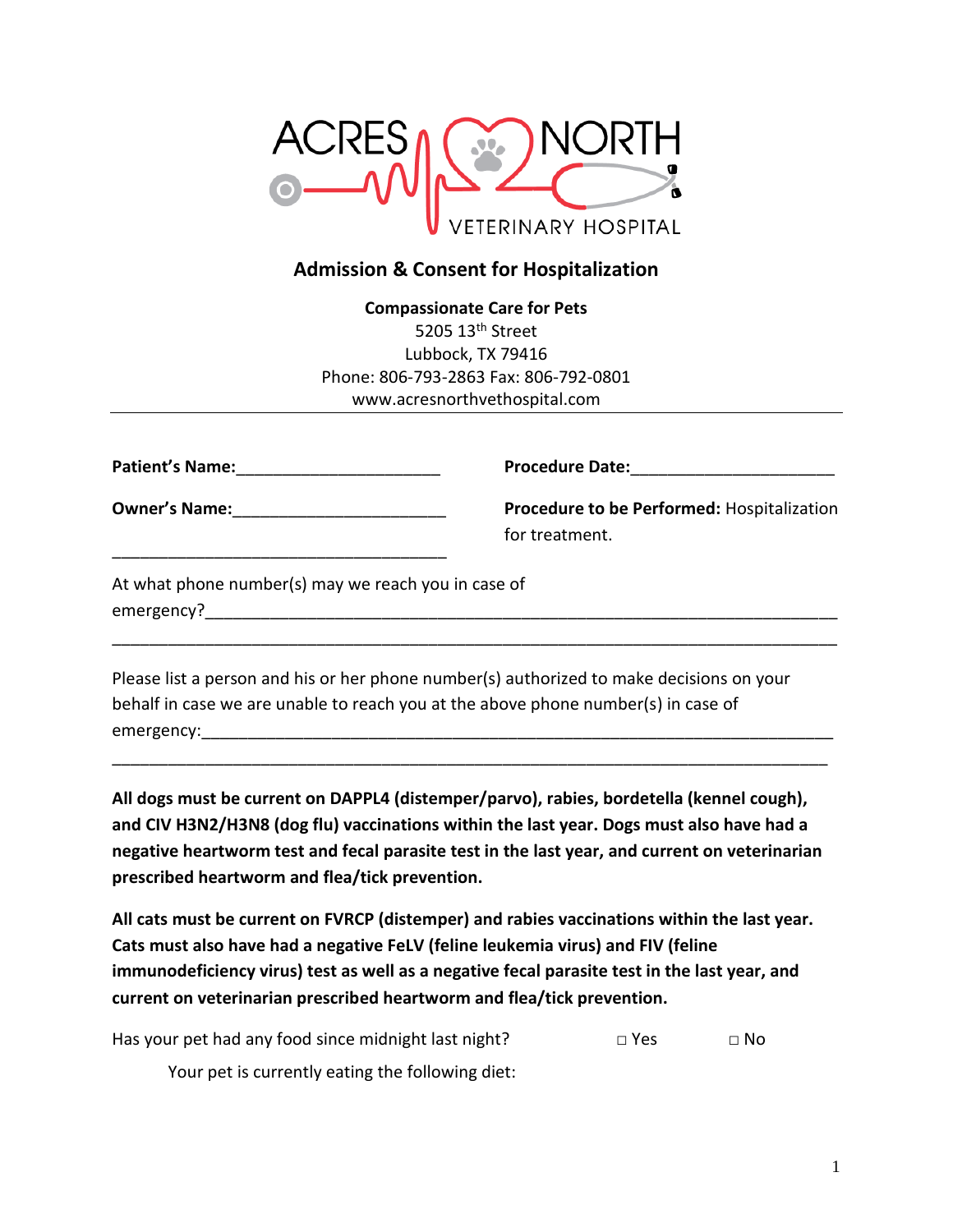| Has your pet been coughing, wheezing, or breathing hard? $\Box$ Yes                                                                                                                                                                                                                   | $\Box$ No     |           |  |  |  |  |
|---------------------------------------------------------------------------------------------------------------------------------------------------------------------------------------------------------------------------------------------------------------------------------------|---------------|-----------|--|--|--|--|
| Has your pet been vomiting or having diarrhea?                                                                                                                                                                                                                                        | $\square$ Yes | $\Box$ No |  |  |  |  |
| Does your pet have any allergies?                                                                                                                                                                                                                                                     | $\Box$ Yes    | $\Box$ No |  |  |  |  |
| If yes, please provide more information here: __________________________________                                                                                                                                                                                                      |               |           |  |  |  |  |
| Has your pet ever had an adverse reaction to a medication? $\Box$ Yes<br>If yes, please provide more information here: __________________________________                                                                                                                             |               | $\Box$ No |  |  |  |  |
| Is your pet taking any medications?<br>$\square$ Yes                                                                                                                                                                                                                                  |               | $\Box$ No |  |  |  |  |
| If yes, please list any medications and supplements that your pet is currently taking.<br>Please list the drug name, strength, how many, route of administration, and how often you are<br>giving the medication/supplement as well as the last time the medication was administered: |               |           |  |  |  |  |
| Example: Diphenhydramine 25 mg 1 tablet by mouth every 12 hours, last given at 1PM today.<br>1.                                                                                                                                                                                       |               |           |  |  |  |  |
| <u> 1989 - Jan James James James James James James James James James James James James James James James James J</u><br>2.                                                                                                                                                            |               |           |  |  |  |  |
| 3.                                                                                                                                                                                                                                                                                    |               |           |  |  |  |  |
| If additional space is necessary, please continue on the back and indicate here. $\Box$                                                                                                                                                                                               |               |           |  |  |  |  |
| Microchipping is recommended for all pets as a permanent form of identification that will<br>increase the chances of your pet getting reunited with you if lost. Do you want your pet<br>microchipped?<br>$\square$ Yes<br>$\Box$ No                                                  |               |           |  |  |  |  |

Laser therapy is very useful in pain management and helping the healing process in many disease processes. The Veterinarians at Acres North Veterinary Hospital may recommend laser therapy to help your pet be more comfortable. Laser therapy is considered an alternative veterinary treatment to complement conventional veterinary medicine. Do you want to help reduce pain with a laser therapy session after today's procedure? (prices vary depending on treatment regimen) □ Yes □ No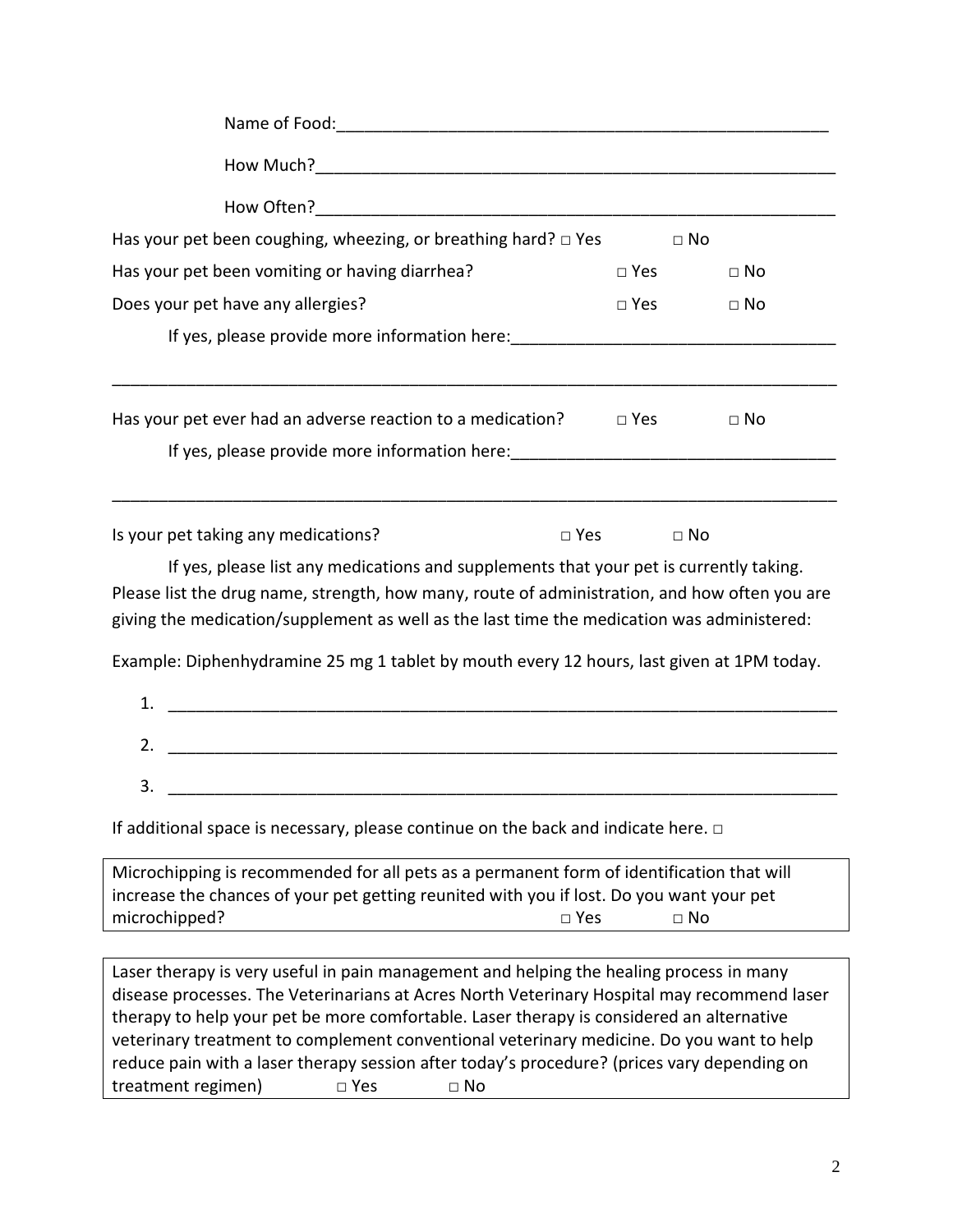## **Authorization**

I verify that I am the owner (or authorized agent for the owner) of the above named pet and authorize hospitalization to be performed by Acres North Veterinary Hospital. I authorize treatment as deemed necessary by the veterinarian and understand that hospital personnel will be employed in the procedure as directed by the veterinarian.

No guarantees have been made regarding the outcome or cure. I understand that there is always a risk associated with any hospitalization and have discussed my concerns with the veterinarian. The veterinarian has provided me with an opportunity to ask questions and receive answers regarding the procedure. I understand that it may be necessary to provide medical and/or surgical procedures which are not anticipated for the safety or care of my pet. I hereby consent to and authorize the performance of such altered and/or additional procedures as are necessary in the veterinarian's professional judgment. I accept responsibility for any result in additional charges.

In the event of an unforeseen emergency, we will attempt to reach you without delay. Please know that we will take every precaution to ensure that your pet is safe and healthy enough to undergo their procedure today. Any known risks will be discussed with you. However, very rarely, emergencies do happen and we want to know your preference if no one can be reached. Please indicate your preference by initialing below:

\_\_\_\_\_ Please **proceed** with extreme life-saving measures. I accept responsibility for all costs incurred.

\_\_\_\_\_ Please **do not proceed** with extreme life-saving measures. I accept responsibility for all costs incurred and understand that withholding extreme life-saving measures could result in my pet's death.

I give consent to allow Acres North Veterinary Hospital to post pictures of my pet on associated social media accounts and website. I understand that this is revocable with my written notification.

\_\_\_\_\_ I **decline** the posting of any pictures of my pet to Acres North Veterinary Hospital's social media accounts and website.

**When you take home your pet, please do not let your pet eat or drink excessively the first day home. This is a common mistake and often causes vomiting and/or diarrhea. Wait at least one hour before giving a small portion of food or water. Please call us at (806) 793-2863 with any questions.**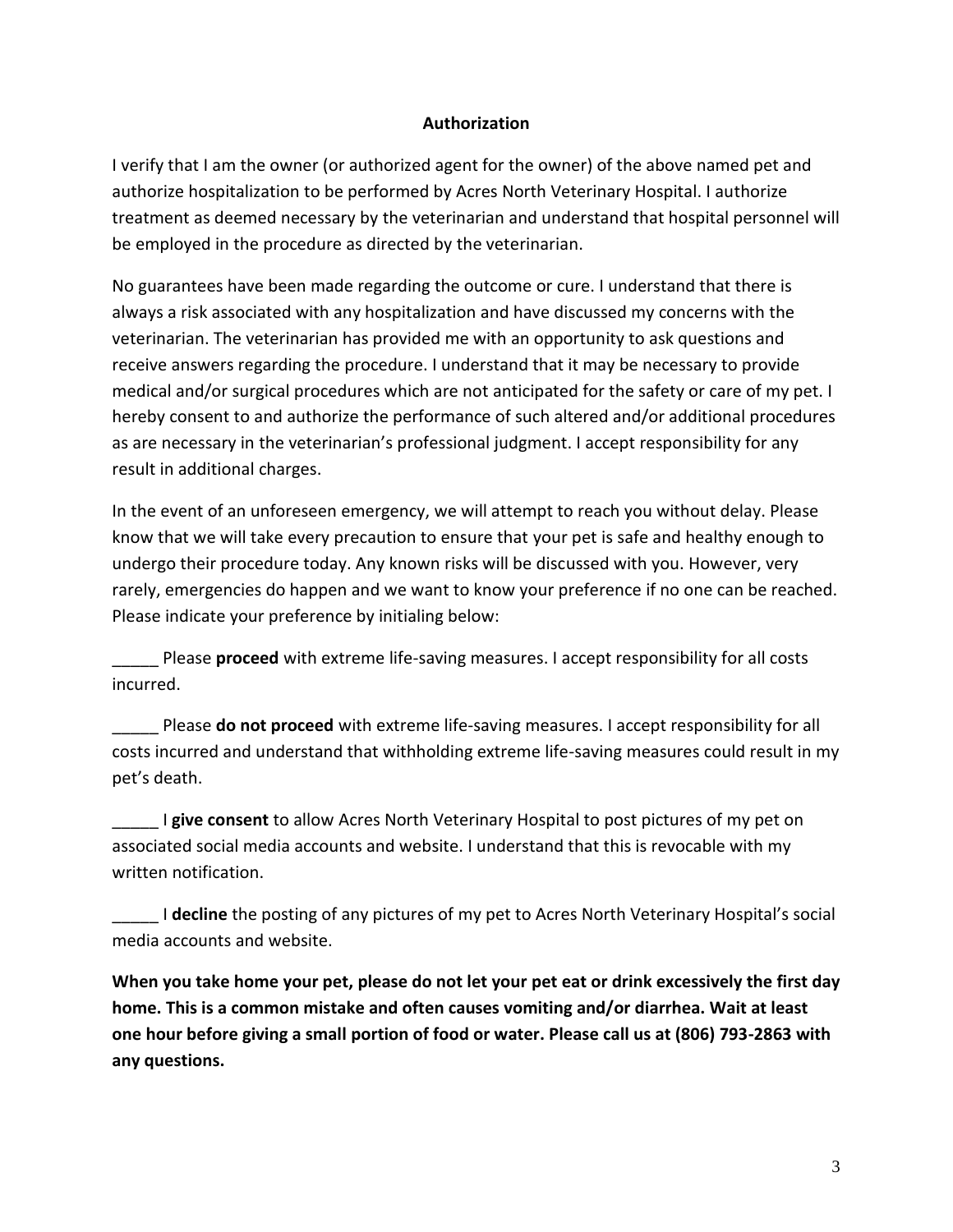**Your signature below indicates that you have reviewed this agreement in its entirety and that you agree with the terms for admission. I affirm that I am at least 18 years of age and above the legal age of majority in the state of Texas. If you have any questions about this agreement, please ask a Technician or a Veterinarian.**

| <b>Printed Name:</b>   |  |  |
|------------------------|--|--|
| Signature:             |  |  |
| Date:                  |  |  |
| <b>Admit Employee:</b> |  |  |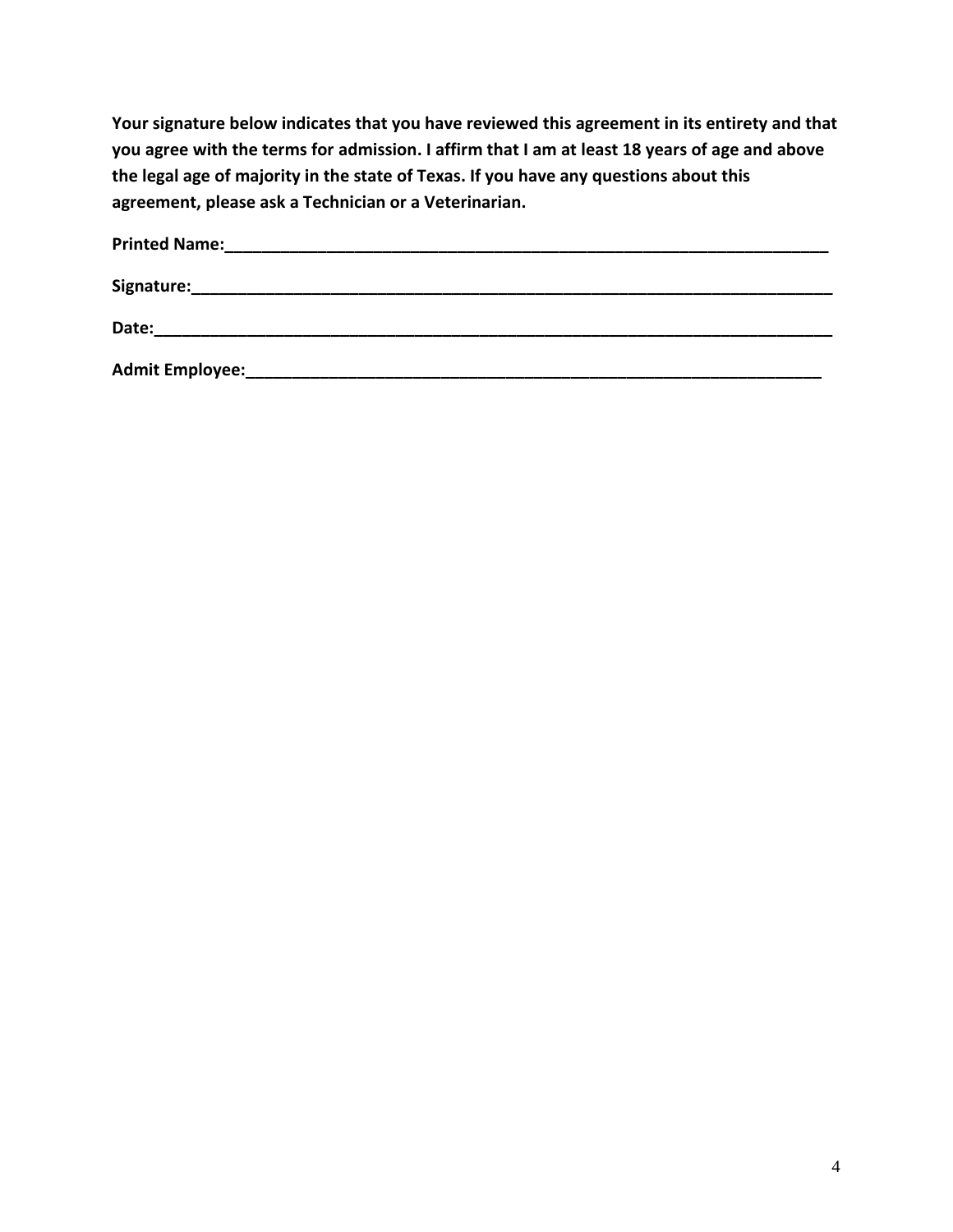## **From Acres North for Your Information:**

Vaccinations can take up to 10 days in most dogs and cats to be considered protective, and need to be planned for ahead of time to protect your pet from disease and protect all of our boarding guests. Acres North must have proof of vaccinations administered by a licensed veterinarian prior to admission your pet. Acres North does not accept owner-administered vaccinations. If you do not have proof of current vaccinations administered by a veterinarian as listed above, you agree to have Acres North perform an examination (if needed) and administer the necessary vaccinations at time of admission. There are times when the veterinarian may decide that it is not in the best interest of your pet to have vaccinations updated, depending upon your pet's unique medical condition.

Upon arrival, your pet will be visually inspected for signs of fleas, ticks, tapeworms, and other external and internal parasites. If any are found by our Technicians, the Veterinarian will be alerted and an appropriate treatment will be administered at your cost.

Please note:

- For the safety of your pet, pre-anesthesia blood work to screen for hidden illness is performed for all anesthetized or sedated procedures if one of these procedures is deemed necessary.
	- o Benefits of pre-anesthesia include allowing the veterinarian to assess your pet's risk group for anesthesia, helps identify hidden pre-existing conditions which have to potential to increase your pet's risks of anesthetic complications, and provides a baseline of information to compare to throughout your pet's life.
	- $\circ$  If any of the pre-anesthetic blood work results are abnormal, the veterinarian will discuss any concerning findings with you and may decide to do one of the following:
		- Postpone the anesthesia to a future date;
		- Cancel the anesthesia;
		- Perform additional diagnostic testing to determine a diagnosis;
		- Proceed with anesthesia, but alter the medications and/or procedure(s).
- For the safety of your pet, an IV catheter and peri-operative fluids are administered to support blood pressure and allow access to administer emergency drugs if needed.
- For the safety of your pet, we will closely monitor vital signs and make adjustments as needed, including warming with a heated surgery table, heating pad, and/or warm water blanket, as your pet's condition warrants.
- For the comfort of your pet pain management is given for all potentially painful procedures.